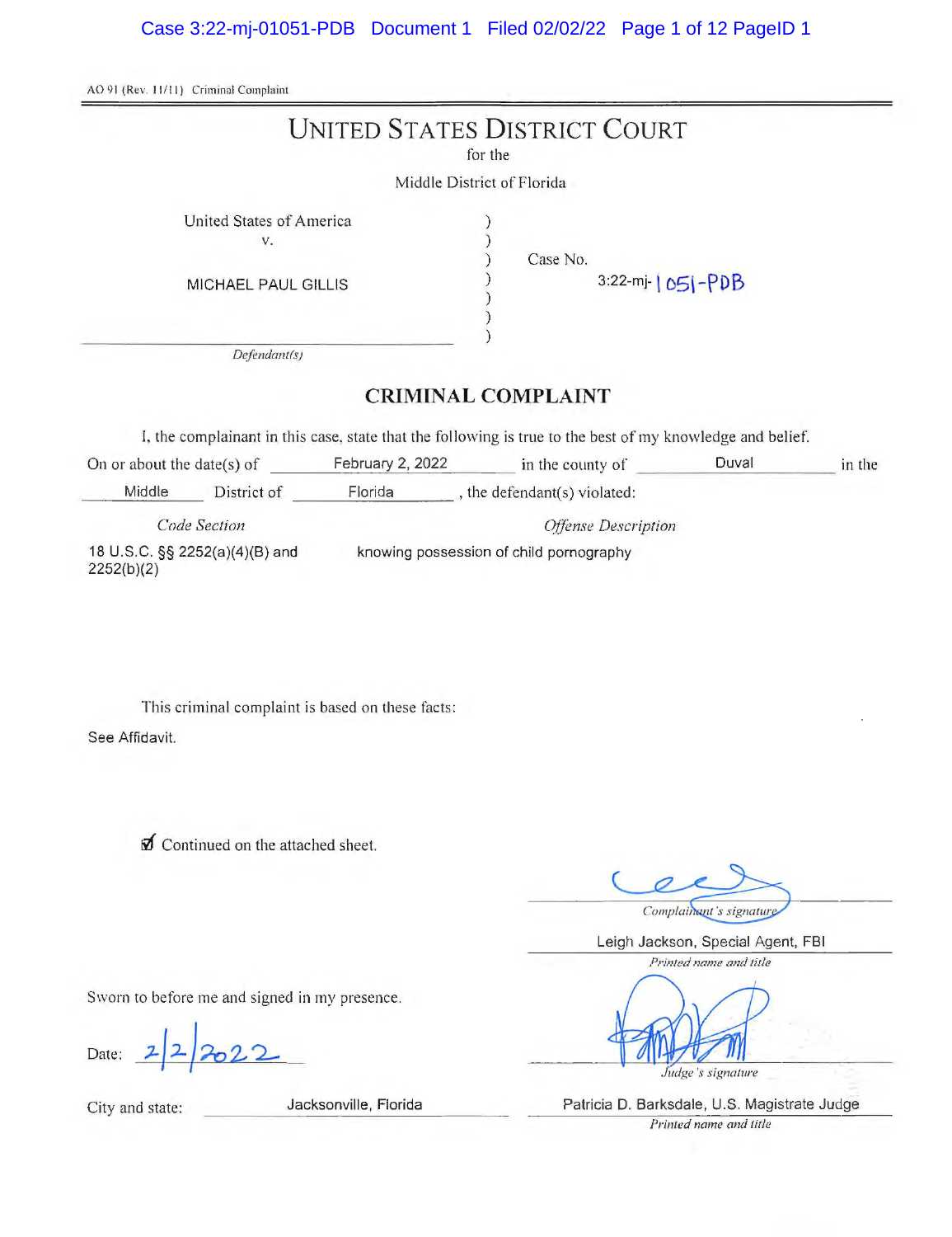## **AFFIDAVIT**

I, Leigh Jackson, being duly sworn, state as follows:

1. I am a Special Agent with the Federal Bureau of Investigation (FBI) and have been so employed since August 2010. I am currently assigned to the Jacksonville, Florida Division of the FBI, where I conduct investigations involving, among other criminal offenses, the sexual exploitation of children. I was employed as a Commissioned Officer in the United States Coast Guard for approximately 4 years. I hold Bachelor's degrees in Criminal Justice and Psychology. I have also received law enforcement training from the FBI Academy at Quantico, Virginia. Prior to the Jacksonville, Florida Division of the FBI, I was assigned to San Antonio, Texas, San Juan, Puerto Rico and Miami, Florida Divisions of the FBI, where I primarily conducted investigations involving among other criminal offenses, material support to terrorism. Since transitioning to the Jacksonville, Florida Division, I am a member of the Jacksonville, Florida Division's Evidence Response Team (ERT) and have been so since approximately February 2019. In performance of my duties, I have been involved in searches of residences relating to the solicitation, production, receipt, distribution, possession of, and access with intent to view child pornography during the execution of search warrants. In my current position, I have worked with experienced Special Agents who also investigate child exploitation offenses, and have assisted in the prosecution of cases involving these offenses.

2. Specifically, I have investigated and assisted in the investigation of criminal matters involving the sexual exploitation of children that constituted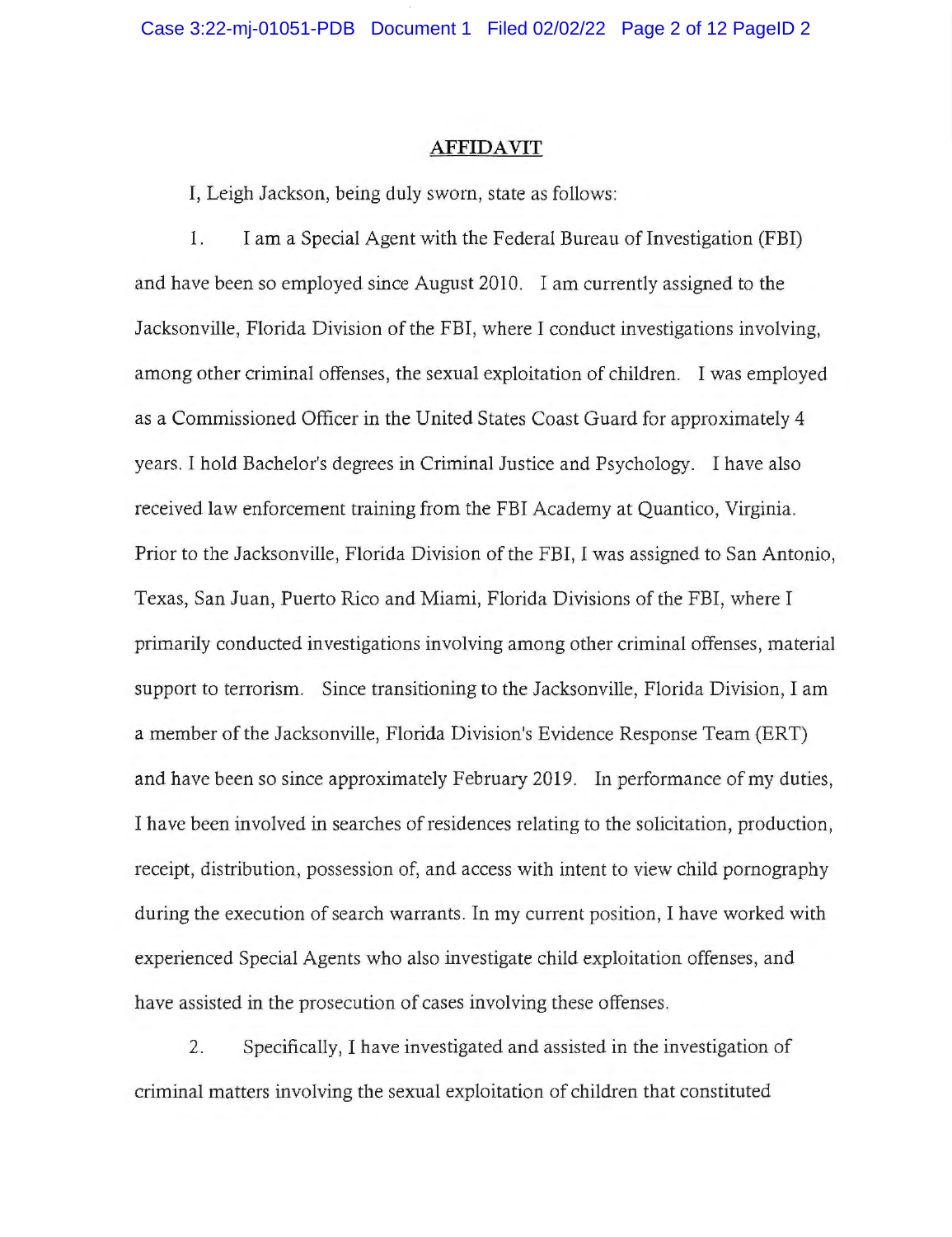violations of 18 U.S.C. §§ 2251, 2252, and 2422(b). As a federal agent, I am authorized to investigate and assist in the prosecution of violations of laws of the United States, and to execute search warrants and arrest warrants issued by federal and state courts.

3. The statements contained in this affidavit are based on information I obtained from my personal observations as well as from records and information directly provided to me by other law enforcement officers and personnel. This affidavit is being submitted for the limited purpose of establishing probable cause for the filing of a criminal complaint, and I have not included each and every fact known to me concerning this investigation. I have set forth only the facts that I believe are necessary to establish probable cause that MICHAEL PAUL GILLIS has committed a violation of 18 U.S.C. § 2252(a)(4)(B), that is, knowing possession of visual depiction of minors engaged in sexually explicit conduct.

4. This affidavit is made in support of a criminal complaint against MICHAEL PAUL GILLIS, that is, on or about February 2, 2022, in the Middle District of Florida, MICHAEL PAUL GILLIS did knowingly possess a matter, that is, a WD Blue PC Hard Drive, model number WD10EZEX - 75WN4A0, serial number WCC6Yl YCRZEA, which contained visual depictions that had been produced using materials that had been shipped and transported in and affecting interstate and foreign commerce, when the production of the visual depictions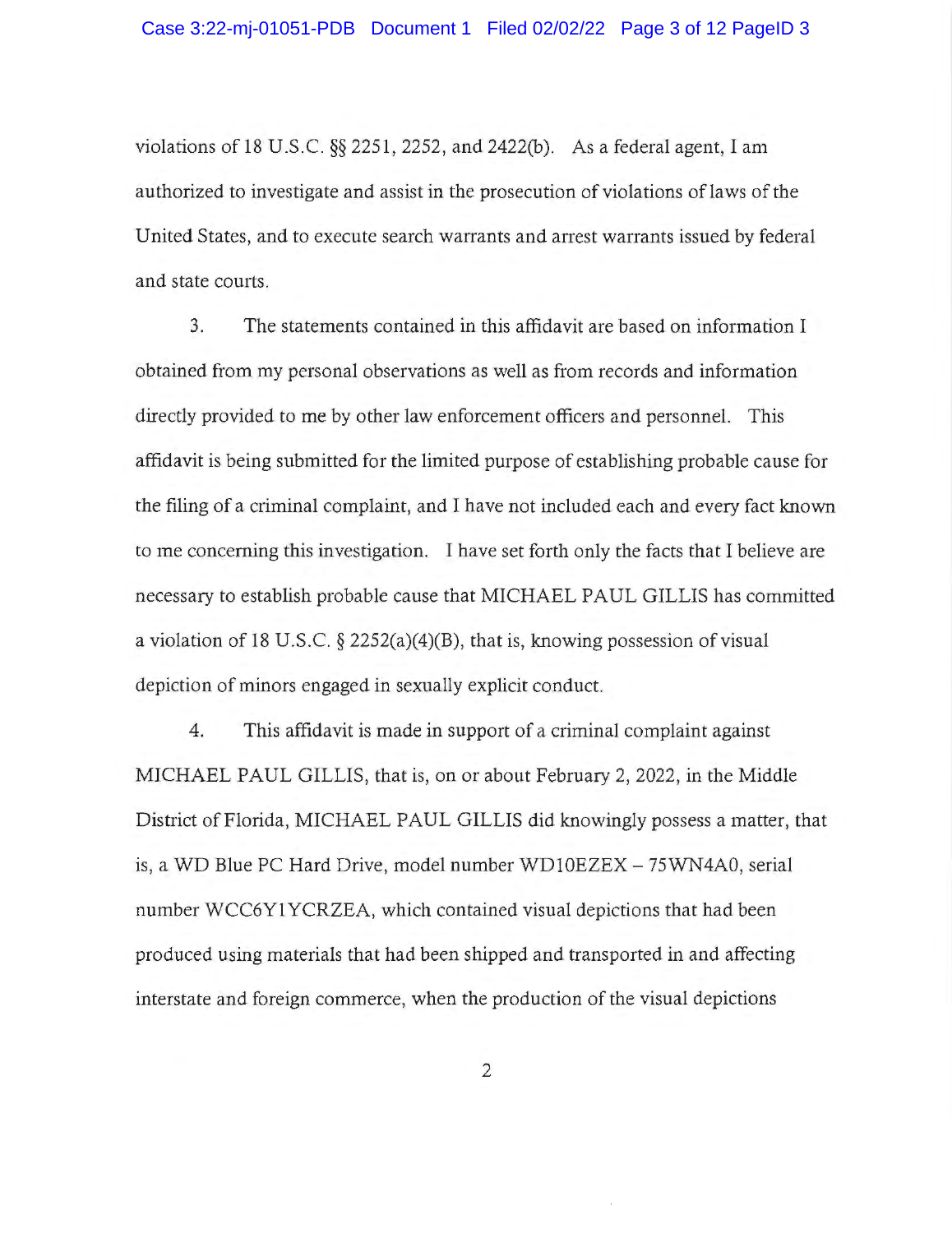involved the use of minors engaging in sexually explicit conduct, the visual depictions were of such conduct, and at least one of which depictions involved a prepubescent minor, in violation of 18 U.S.C. § 2252(a)(4)(B) and 2252(b)(2).

5. On or about January 31, 2022, FBI Special Agent Marisa Cowdry applied for and obtained a federal search warrant for the premises located at 12220 Cap Ferrat Street, Jacksonville, Florida 32224. I have reviewed the affidavit in support of the application for this search warrant and I am familiar with the facts contained therein. This warrant authorized the search of the residence located at 12220 Cap Ferrat Street, Jacksonville, Florida 32224, the residence of MICHAEL PAUL GILLIS, for fruits, evidence, and instrumentalities of violations of 18 U.S.C. §§ 2252 and 2252A, that is, distribution, receipt, and possession of, and access with intent to view, child pornography. This search warrant was issued by United States Magistrate Judge Monte C. Richardson in Case No. 3:22-mj-1041-MCR.

6. On February 2, 2022, I, together with other FBI agents and personnel and law enforcement officers, executed this federal search warrant at the residence located at 12220 Cap Ferrat Street, Jacksonville, Florida 32224. MICHAEL PAUL GILLIS was at the residence. After securing the residence, I approached GILLIS for a possible interview. GILLIS agreed to speak with me and FBI Special Agent Daniel Moxley for an interview outside in front of the residence and next to an official government vehicle. This interview was recorded on audio. I introduced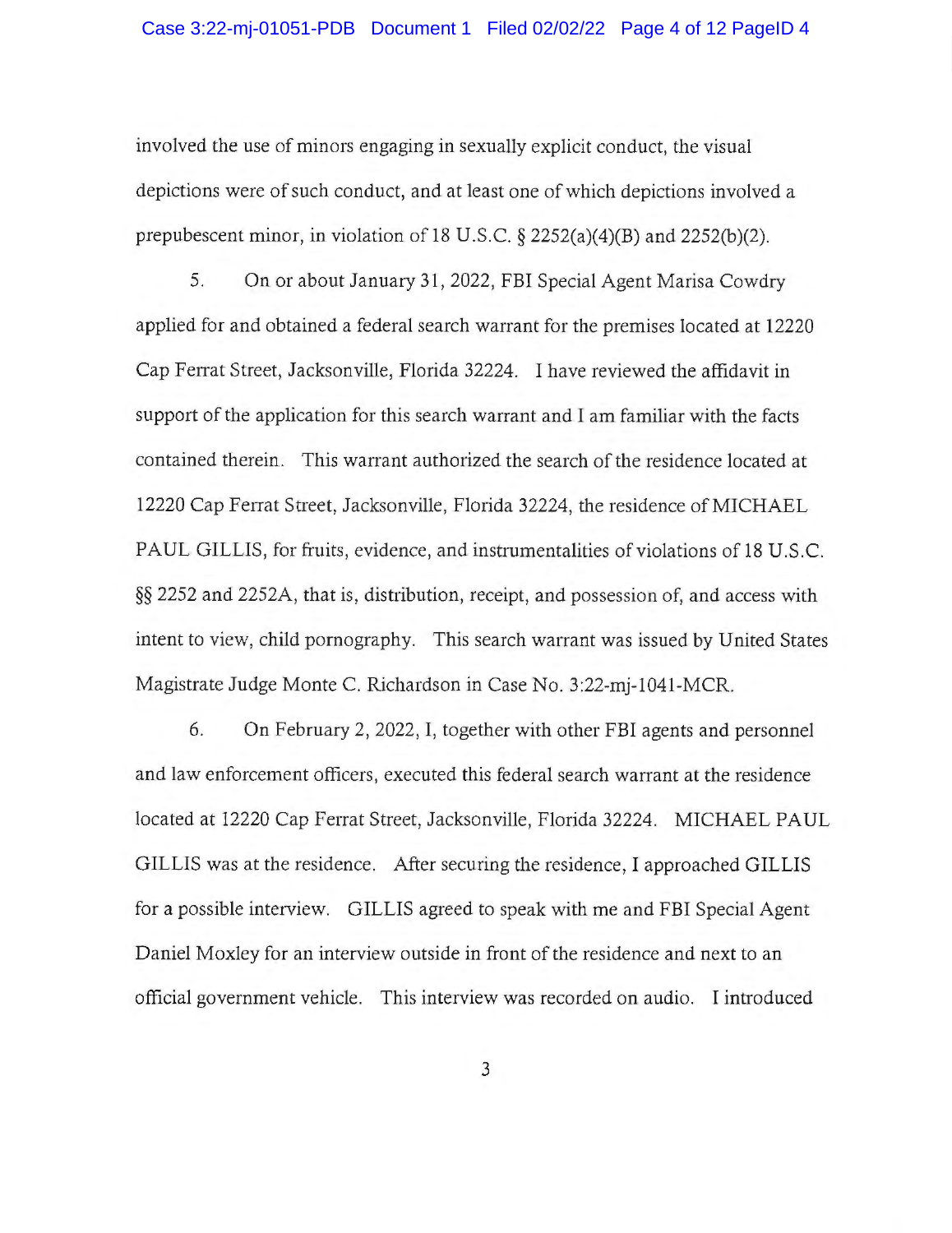myself to GILLIS as a Special Agent for the FBI and presented my badge and credentials. I informed GILLIS that he was not under arrest and speaking to me was completely voluntary. I informed GILLIS that a search warrant was being executed at his residence. GILLIS confirmed his name was "Michael Paul Gillis", his date of birth is 07/XX/1957, and his physical address was 12220 Cap Ferrat Street, Jacksonville, Florida 32224. GILLIS moved into the residence in January 1994. After being advised of his constitutional rights, GILLIS acknowledged those rights, waived those rights, and agreed to speak with us. During his interview, GILLIS stated in substance, and among other things, the following:

a. GILLIS has had Comcast Internet at the residence for the past five or six years. The Internet is in his name and is password-protected and no one knows the password except GILLIS. GILLIS has a Dell laptop computer and a Dell desktop computer that he uses to connect to the Internet. GILLIS uses different Internet browsers for specific types of activity on the Internet and uses private mode when viewing pornography because it doesn't "keep everything in the browser." GILLIS considers himself technically sophisticated with computers and installed a LINUX operating system on his desktop computer.

b. GILLIS has accessed the dark web and has seen child pornography on the dark web and the "open web" but has never reported it. GILLIS has downloaded child pornography from Freenet or TOR (another file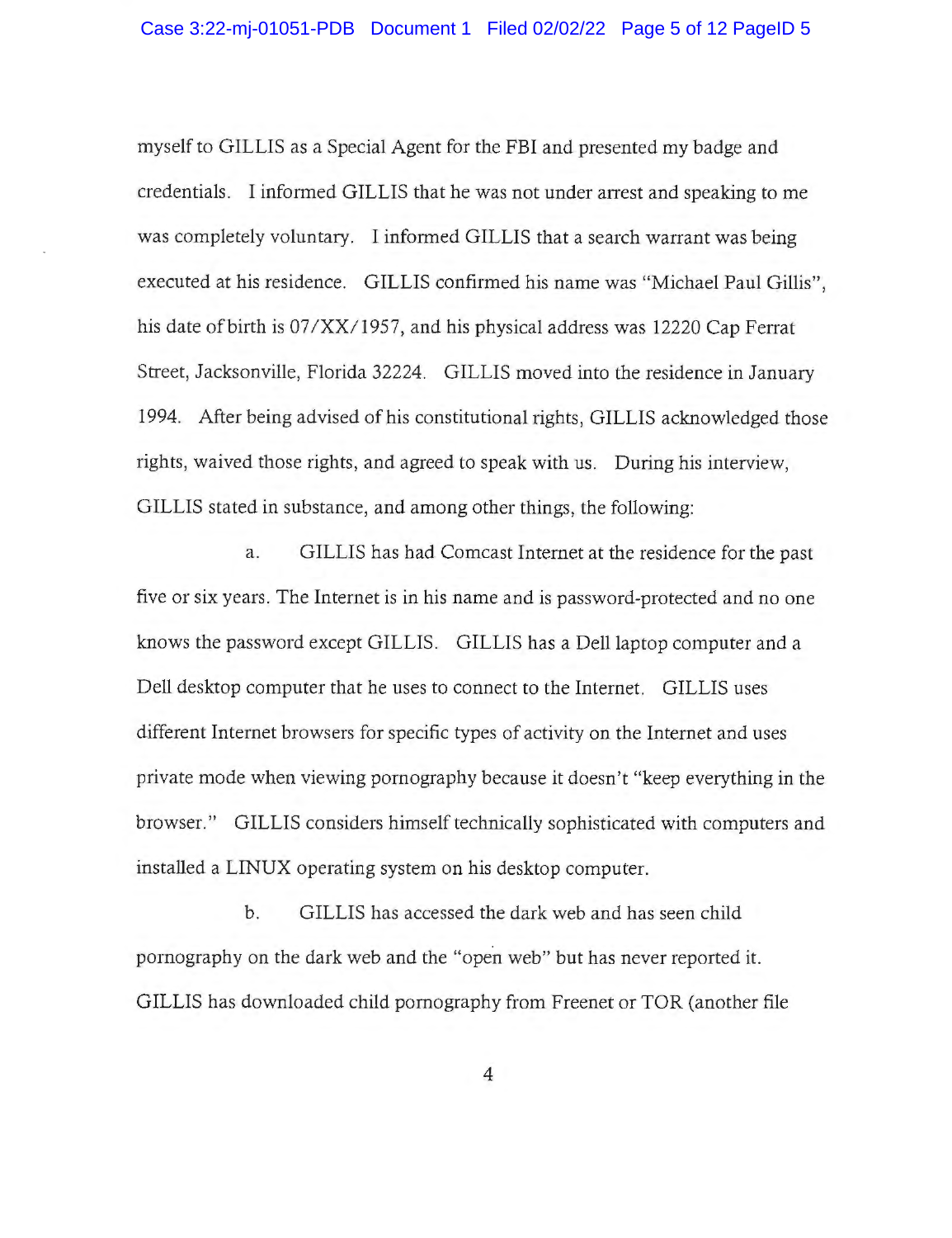## Case 3:22-mj-01051-PDB Document 1 Filed 02/02/22 Page 6 of 12 PageID 6

sharing network) "several times" over a period of several years. GILLIS last downloaded Freenet approximately one month ago but has since deleted it. GILLIS has used Freenet "off and on" for at least 10 years.

c. GILLIS would seek out rooms that was indicative of containing child pornography. Freenet had "more options" than other browsers, such as "different rooms with different type of materials," which he acknowledged meant rooms that contained nude children, penetration, and children engaged in oral sex. GILLIS downloaded "mostly young teen," and acknowledged he has viewed and downloaded child pornography of children as young as three years old.

d. GILLIS would find message boards on Freenet with search terms involving "teens and preteens", and acknowledged he used terms such as "pthc," which he defined as "preteen hardcore." GILLIS also used the search term "Lolita." After searching for "pthc," results displayed nude children and children engaged in sexual intercourse. After searching for "pthc," GILLIS would observe children engaged in sexually explicit conduct and download those videos. GILLIS has used both his laptop and his desktop computer to download child pornography, but GILLIS deleted the child pornography from his laptop "several weeks ago" and he stated it was because "I know I shouldn't do it" and "it's a fantasy", and acknowledged it is illegal.

e. There is currently child pornography located on GILLIS's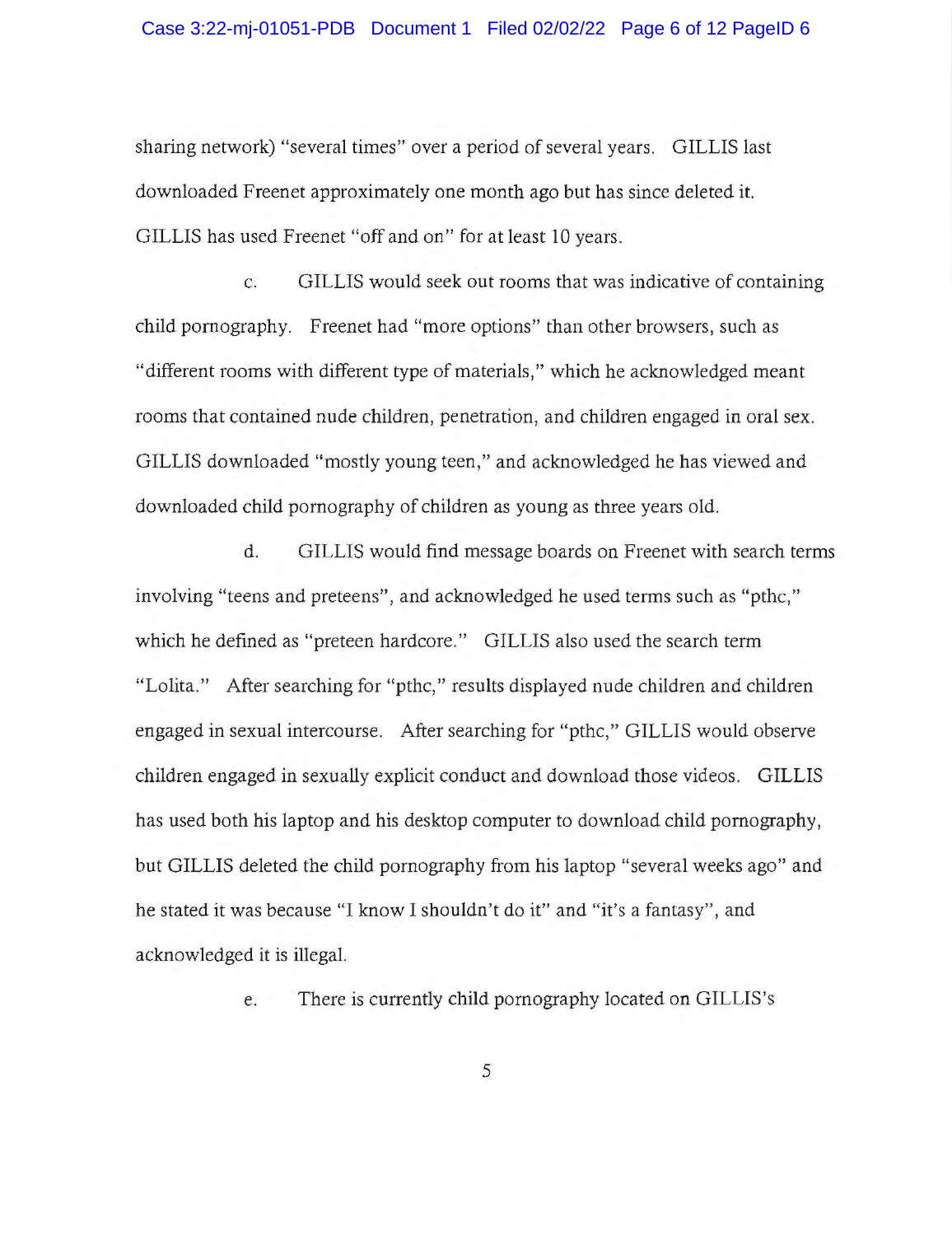desktop computer in the downloads folder and GILLIS estimated there to be a "couple hundred" videos of child pornography on it. GILLIS does not use his cellular phone to download child pornography. GILLIS does not use social media to seek out children online and acknowledged his sexual interest in children is limited to downloading and viewing child pornography online. GILLIS has uploaded child pornography to his desktop computer. GILLIS then provided the password to his desktop computer.

f. GILLIS has "never touched anybody" but has thought about touching a child. GILLIS was employed as a school teacher and would fantasize about touching children inappropriately but never acted on it.

g. GILLIS voluntarily unlocked his laptop computer using his fingerprint.

h. GILLIS does not believe he is a danger to anyone but acknowledged by watching child pornography he contributes to children being harmed. GILLIS deletes child pornography because he knows its morally wrong and illegal but acknowledged he continues to seek out new child pornography because he is unable to stop the urge to view it. GILLIS masturbates to child pornography in the privacy of his own home but his ability to do so decreasing.

i. GILLIS would search for rooms on TOR that had titles indicative of child pornography, and named specific rooms as "Alice in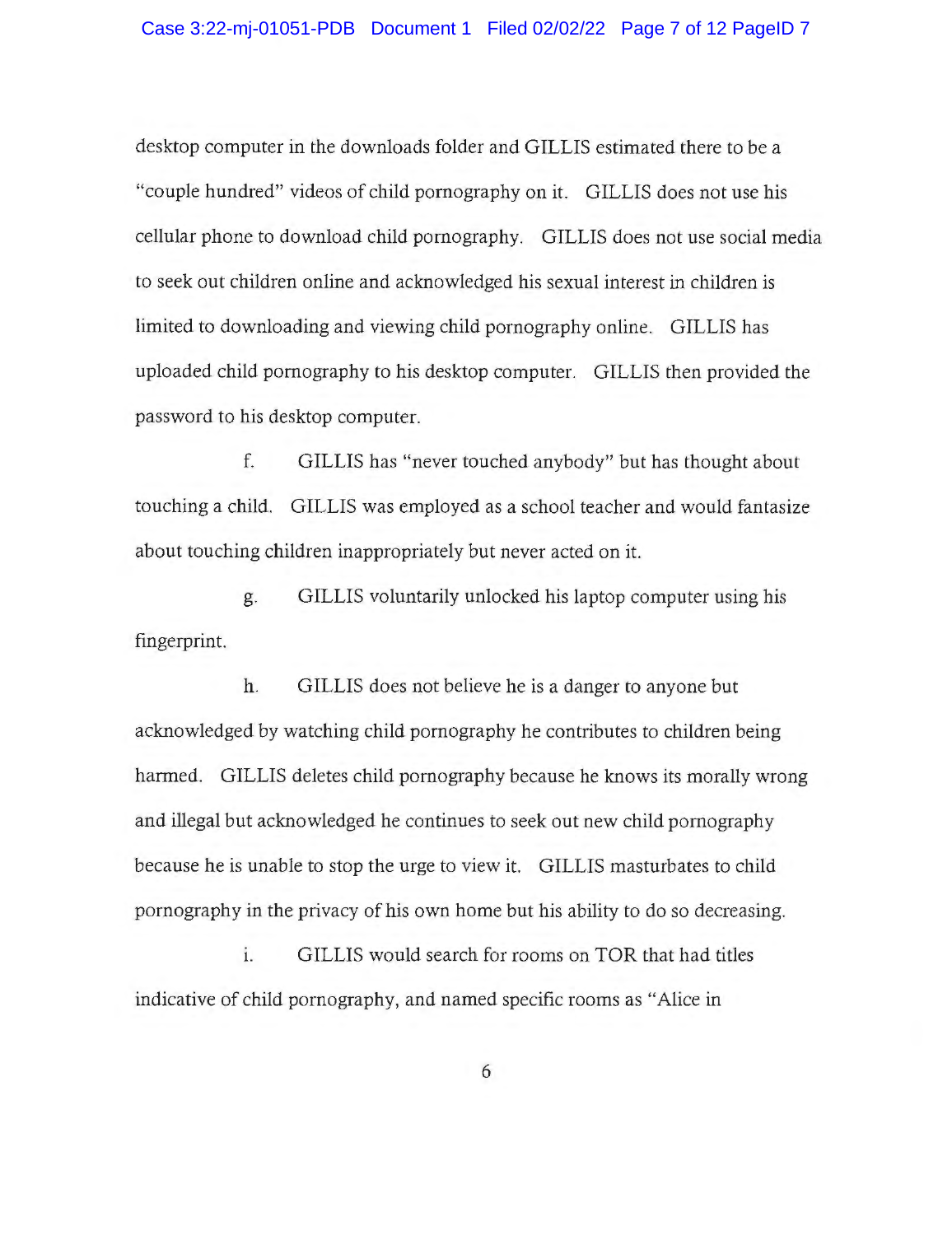Wonderland," "Torpedo," and "Rindexx."

j. GILLIS's laptop computer and his desktop computer are the only electronic devices in *his* residence that will contain child pornography on them.

k. I showed GILLIS a video titled "Emma - Blowjob Adair Part 2 2011.mpg", which GILLIS stated he has seen but "didn't like it" and accidentally downloaded it. GILLIS stated it was "more likely" downloaded on TOR. GILLIS estimated the child in the video to be approximately three or four years old and agreed that the child was engaged in sexually explicit conduct.

1. GILLIS confirmed he has a couple hundred "items" of child pornography, which he clarified "items" meant images and videos of child pornography. GILLIS estimated there have been "a couple thousand downloads" of child pornography and legal child nudity over the past 10 years. GILLIS acknowledged he has probably been viewing and downloading child pornography for the past 15 years. GILLIS was viewing child pornography while employed as a teacher.

m. GILLIS again stated he fantasized about touching a child but never acted on it and never took inappropriate photos of a child. GILLIS acknowledged that the protection of children is a worthwhile mission. GILLIS stated the urge to view child pornography is slowly dying away but acknowledged it has taken 20 years to do so, but stated he "is getting closer." GILLIS does not have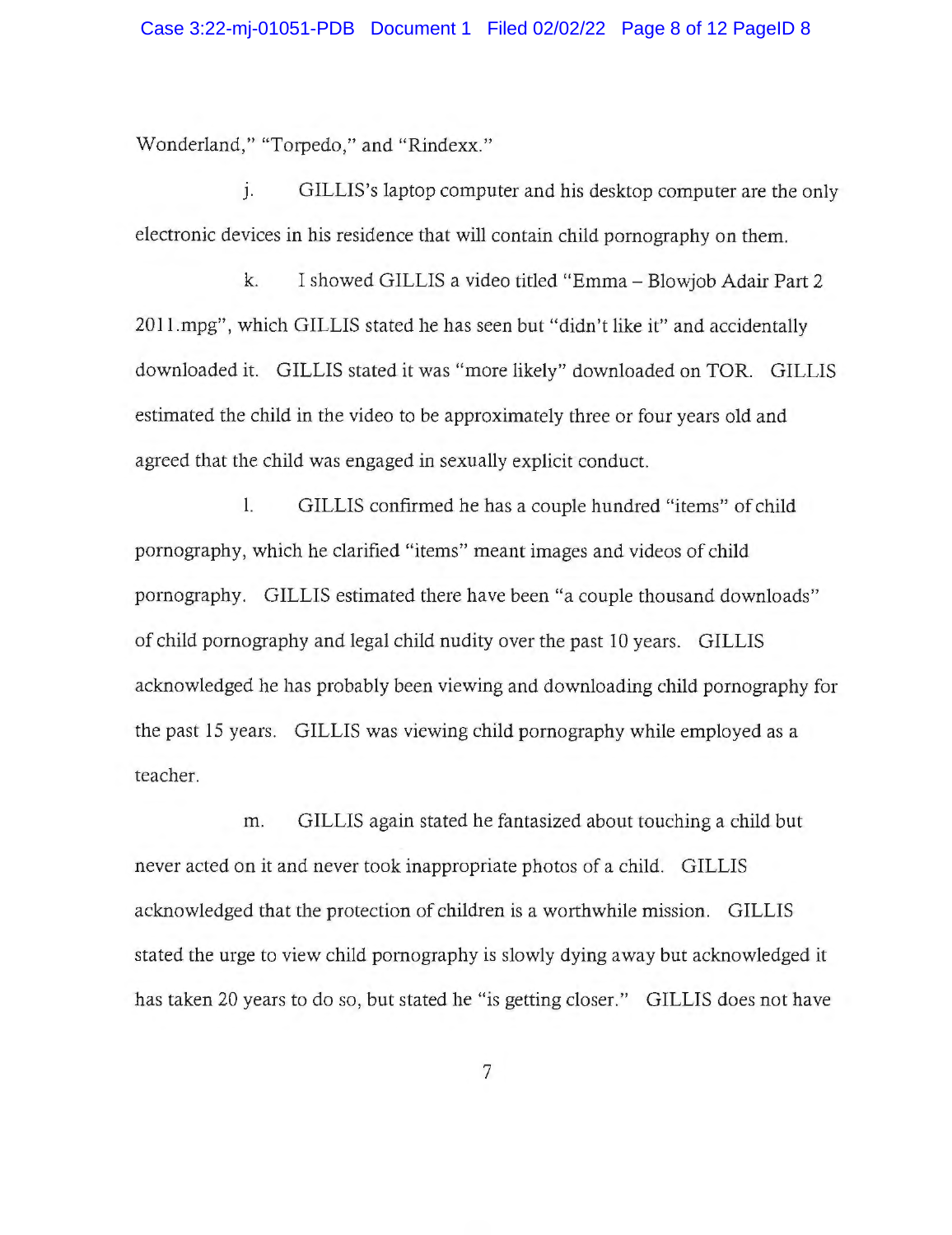or has never had access to a child that he has touched inappropriately.

n. At this point in the interview, FBI Special Agent Eric Petersen was present. I again asked GILLIS about the video titled "Emma - Blowjob Adair Part 2 2011.mpg". GILLIS searched terms such as "pthc" and "Lolita" to identify rooms that contain child pornography. GILLIS would then download groups of files from those rooms that he believed to be child pornography. Referring to the video I previously showed to GILLIS, he stated "it was so degrading it doesn't appeal to me." GILLIS again acknowledged he preferred to view material with children that were at least ten years old.

7. Also on February 2, 2022, FBI Staff Operations Specialist (SOS) G. Meyer, who participated in the search of GILLIS 's residence, advised me that a Dell Inspiron desktop computer, service tag number 4TD3KB2, was located on a desk inside the office of GILLISs' residence. SOS Grace Meyer advised me that this item was provided to Forensic Examiner Timothy McCrohan to conduct an onsite preview of the Dell Inspiron desktop computer's hard drive.

8. FBI Computer Scientist (CS) Timothy McCrohan, who participated in the search of GILLIS's residence and computer media, advised me that while on scene conducting an onsite preview of the WD Blue PC Hard Drive, model number WDlOEZEX - 75WN4A0, serial number WCC6YlYCRZEA, contained within the Dell Inspiron Desktop computer, FE McCrohan located video files titled "11yo girl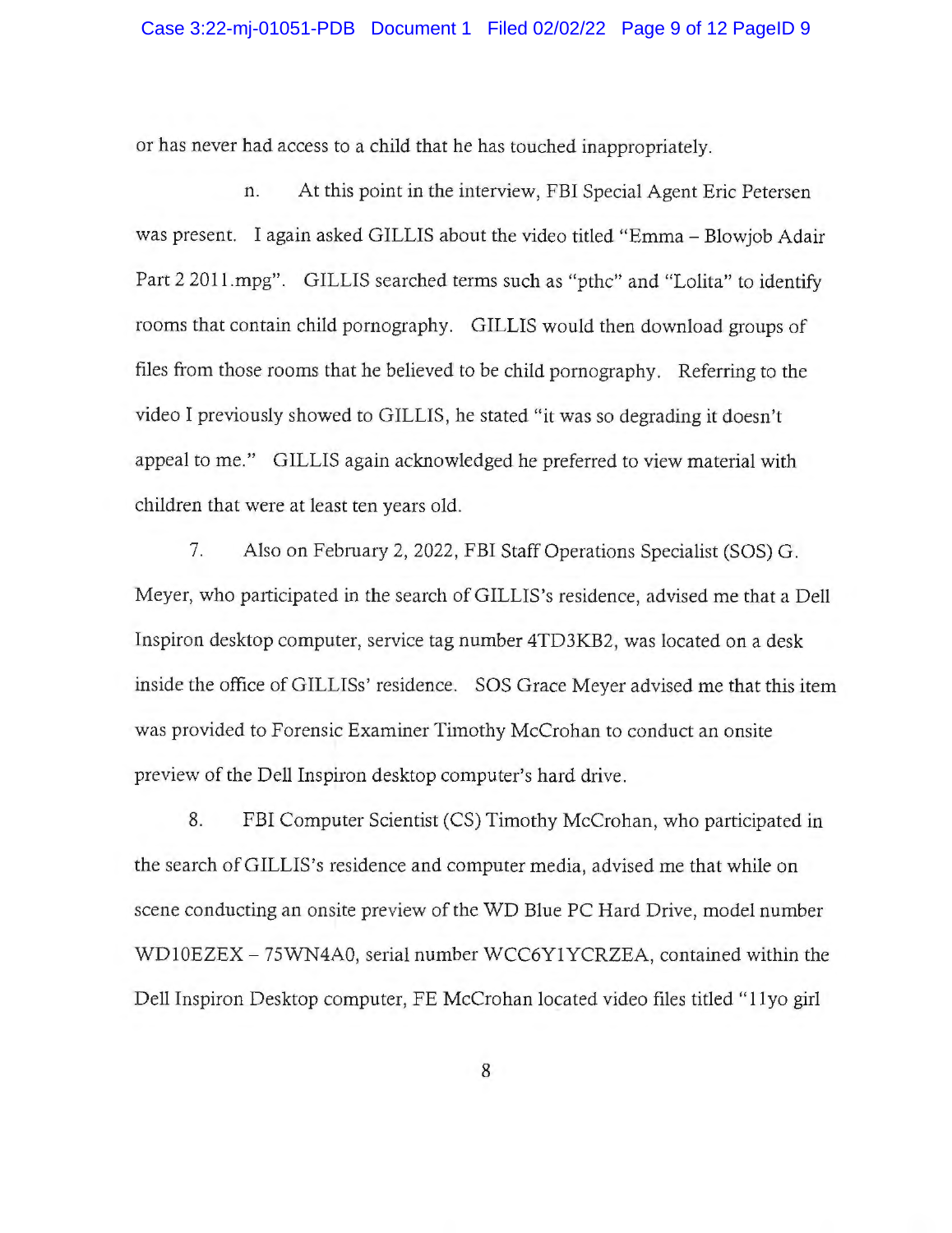fuck.rnkv" and "Little girl big cock.avi" which were in a subfolder titled "04a" contained within a folder titled "downloads". I viewed the video files titled "11 yo girl fuck" and "Little girl big cock" which are described below:

FILENAME: 11yo girl fuck.mky

DESCRJPTION: A color video with audio approximately 1 minute and 36 seconds (1:36) in length depicting a nude prepubescent female child lying on her back with her legs spread. The child has a complete absence of any pubic hair and minimal breast development. Throughout the entire video, a nude age-difficult male individual vaginally penetrates the child with his erect penis. On multiple occasions throughout the video, the camera zooms in on the child's vaginal area as she is being vaginally penetrated. Based on my training experience, I have probable cause to believe that this video depicts a minor engaged in sexually explicit conduct, that is, genital-genital sexual intercourse, and therefore constitutes child pornography pursuant to Title 18, United States Code, Section 2256.

FILENAME: Little girl big cock.avi

DESCRJPTION: A color video approximately 45 seconds (0:45) in length depicting a nude prepubescent female child lying on her back with her legs spread. The child has a complete absence of any pubic hair and child-sized body relative to the size of the adult male. At approximately 1 second (0:01) into the video, the adult male anally penetrates the child with his erect penis. At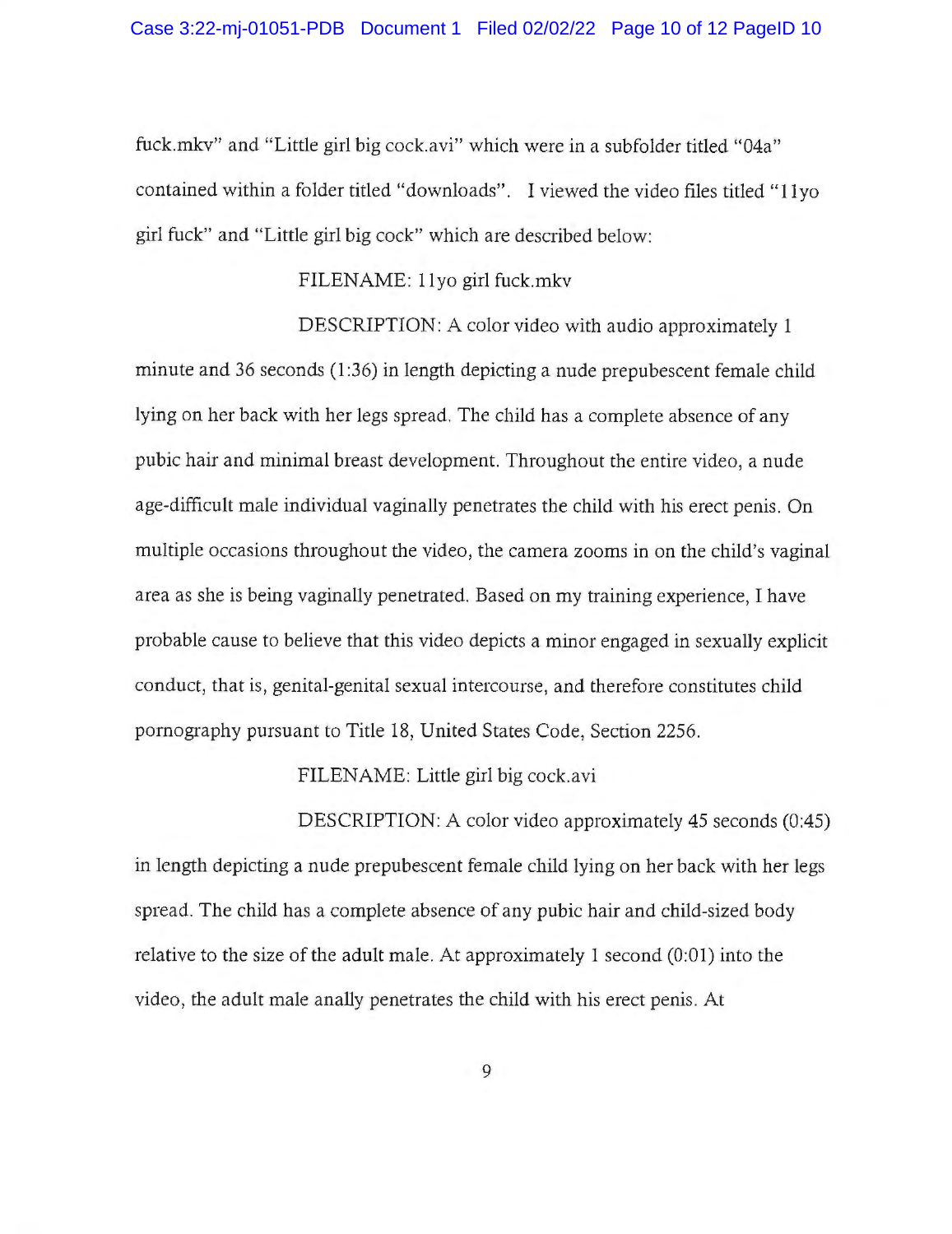approximately 24 seconds (0:24) into the video, the adult male rubs his erect penis over the child's vagina, then vaginally penetrates the child with his erect penis for the remainder of the video. Based on my training experience, I have probable cause to believe that this video depicts a minor engaged in sexually explicit conduct, that is genital-genital sexual intercourse, and therefore constitutes child pornography pursuant to Title 18, United States Code, Section 2256.

9. Also on February 2, 2022, I observed CS McCrohan conducting an onsite preview of GILLIS's WD Blue PC Hard Drive, model number WD10EZEX-75WN4A0, serial number WCC6Yl YCRZEA, and observed the titles of video files indicative of containing child pornography, which included, but are not limited to, "Washing Room - lOyo Girl Is Giving A Blow Job.avi", "12yr fuck.mp4", and "Anal\_with\_12\_year\_old.mp4".

10. I have observed the WD Blue PC Hard Drive, model number WDlOEZEX- 75WN4A0, serial number WCC6YIYCRZEA which has a trade inscription that reads "Product of Thailand."

11. Also on February 2, 2022, I spoke with Assistant United States Attorney Rodney Brown by telephone and advised him of, among other things, the information set forth above, and he authorized the arrest of GILLIS for knowing possession of child pornography.